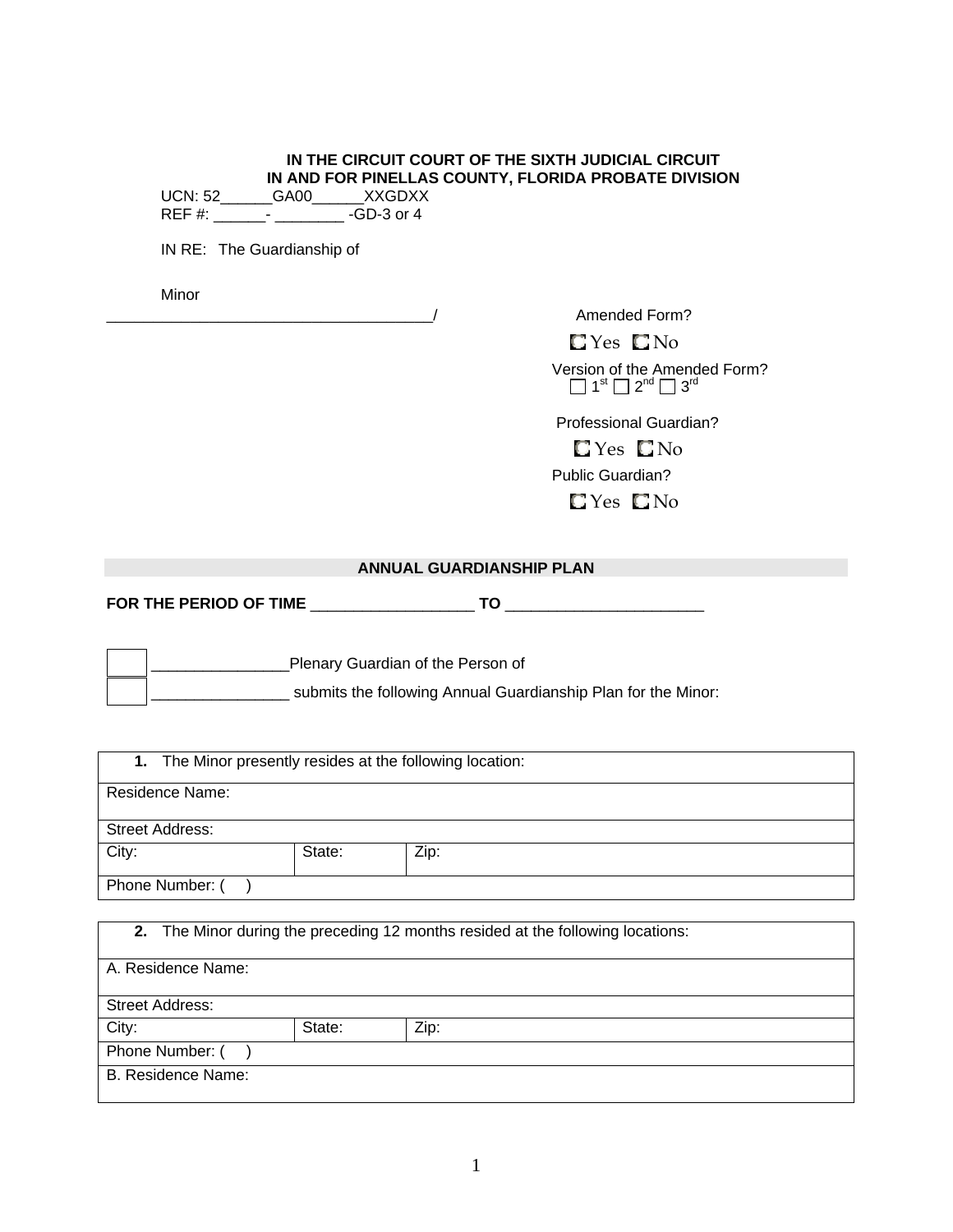| <b>Street Address:</b>       |                                                                                                                                                                     |        |      |                                                                                                    |                                   |
|------------------------------|---------------------------------------------------------------------------------------------------------------------------------------------------------------------|--------|------|----------------------------------------------------------------------------------------------------|-----------------------------------|
| City:                        |                                                                                                                                                                     | State: | Zip: |                                                                                                    |                                   |
| Phone Number: (              |                                                                                                                                                                     |        |      |                                                                                                    |                                   |
| 3.                           | during the preceding 12 months:                                                                                                                                     |        |      | The following is a description of the medical and/or mental health treatment provided to the Minor |                                   |
| middle initial (First Line)  | Provider's first name, last name, and<br>Provider's street address (Second Line)<br>Provider's City/State/Zip (Third Line)<br>Provider's Phone Number (Fourth Line) |        |      | <b>Type of Provider</b><br>t                                                                       | <b>Number of</b><br><b>Visits</b> |
| A. First                     | MI                                                                                                                                                                  |        | Last | Primary Care Physician                                                                             |                                   |
| <b>Street Address:</b>       |                                                                                                                                                                     |        |      |                                                                                                    |                                   |
| City:                        |                                                                                                                                                                     | State: | Zip: |                                                                                                    |                                   |
| Phone Number: (xxx) xxx-xxxx |                                                                                                                                                                     |        |      |                                                                                                    |                                   |
| <b>B.</b> First              | MI                                                                                                                                                                  |        | Last | Primary Care Physician                                                                             |                                   |
| <b>Street Address:</b>       |                                                                                                                                                                     |        |      |                                                                                                    |                                   |
| City:                        |                                                                                                                                                                     | State: | Zip: |                                                                                                    |                                   |
| Phone Number: (xxx) xxx-xxxx |                                                                                                                                                                     |        |      |                                                                                                    |                                   |
| C. First                     | MI                                                                                                                                                                  |        | Last | Primary Care Physician                                                                             |                                   |
| <b>Street Address:</b>       |                                                                                                                                                                     |        |      |                                                                                                    |                                   |
| City:                        |                                                                                                                                                                     | State: | Zip: |                                                                                                    |                                   |
| Phone Number: (xxx) xxx-xxxx |                                                                                                                                                                     |        |      |                                                                                                    |                                   |
| D. First                     | MI                                                                                                                                                                  |        | Last | Primary Care Physician                                                                             |                                   |
| <b>Street Address:</b>       |                                                                                                                                                                     |        |      |                                                                                                    |                                   |
| City:                        |                                                                                                                                                                     | State: | Zip: |                                                                                                    |                                   |
| Phone Number: (xxx) xxx-xxxx |                                                                                                                                                                     |        |      |                                                                                                    |                                   |
| E. First                     | MI                                                                                                                                                                  |        | Last | Primary Care Physician                                                                             |                                   |
| <b>Street Address:</b>       |                                                                                                                                                                     |        |      |                                                                                                    |                                   |
| City:                        |                                                                                                                                                                     | State: | Zip: |                                                                                                    |                                   |
| Phone Number: (xxx) xxx-xxxx |                                                                                                                                                                     |        |      |                                                                                                    |                                   |
| F. First                     | MI                                                                                                                                                                  |        | Last | Primary Care Physician                                                                             |                                   |
| <b>Street Address:</b>       |                                                                                                                                                                     |        |      |                                                                                                    |                                   |
| City:                        |                                                                                                                                                                     | State: | Zip: |                                                                                                    |                                   |
| Phone Number: (xxx) xxx-xxxx |                                                                                                                                                                     |        |      |                                                                                                    |                                   |
|                              |                                                                                                                                                                     |        |      |                                                                                                    |                                   |

**4.** The guardian for the plan period proposes the following as to the provision of medical services for the Minor:

 Routine examination by primary care physician  $\Box$  Weekly  $\Box$  Monthly  $\Box$  Annually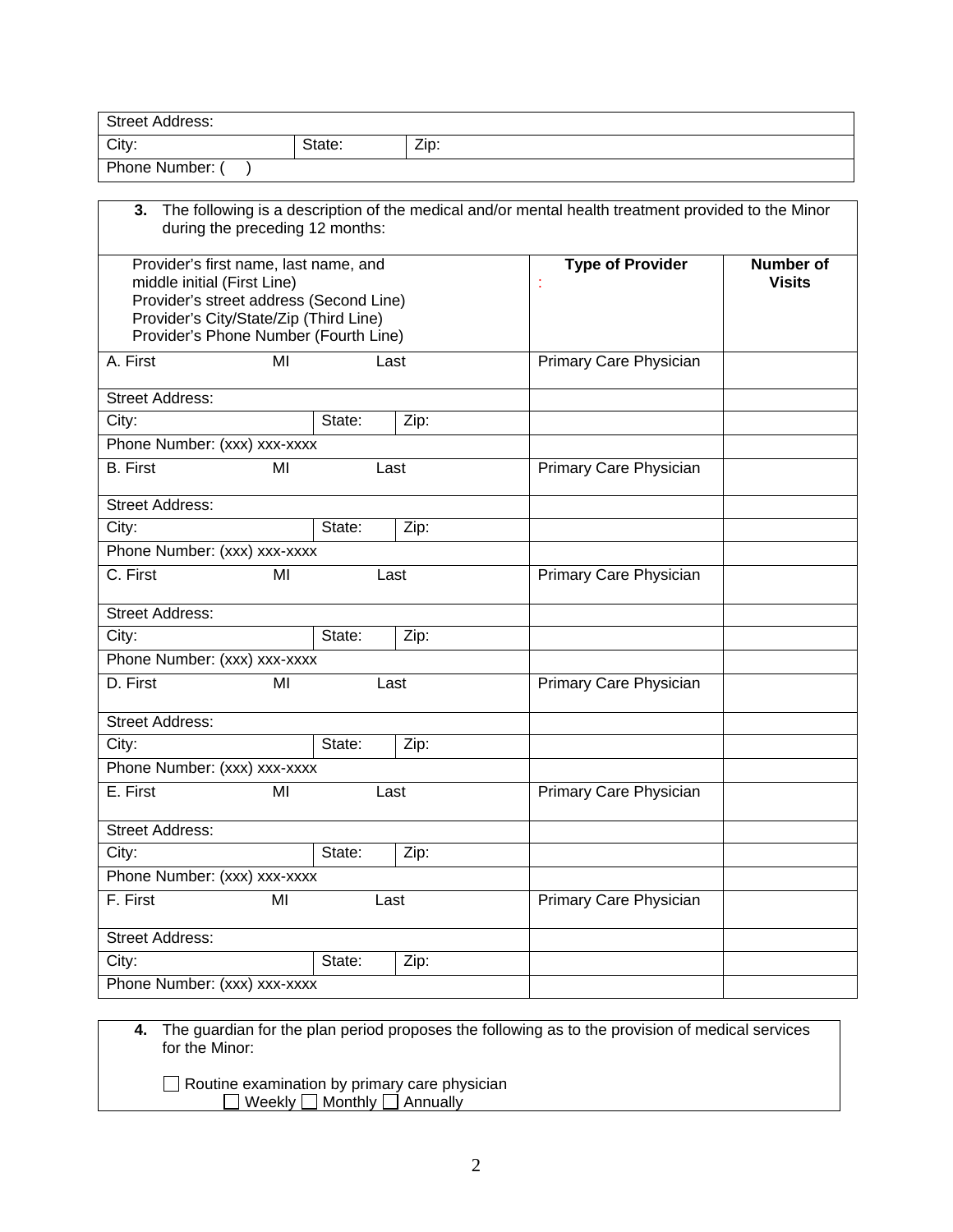|    | Routine examination by dentist<br>□ Weekly □ Monthly □ Annually                                                                           |
|----|-------------------------------------------------------------------------------------------------------------------------------------------|
|    | Routine examination by specialist<br>□ Weekly □ Monthly □ Annually                                                                        |
|    | <b>Physical Therapy</b><br>Speech Therapy<br>Occupational Therapy<br>The Minor retains the right to make his or her own decision<br>Other |
|    | Explanation required only if other checked:                                                                                               |
|    |                                                                                                                                           |
|    |                                                                                                                                           |
| 5. | The guardian provides the following statement as to the education of the Minor:                                                           |
|    | A. The guardian provides the following summary of the Minor's school progress report:                                                     |
|    |                                                                                                                                           |
|    |                                                                                                                                           |
|    |                                                                                                                                           |
|    | B. The guardian provides the following description of the social development of the Minor:                                                |
|    |                                                                                                                                           |
|    |                                                                                                                                           |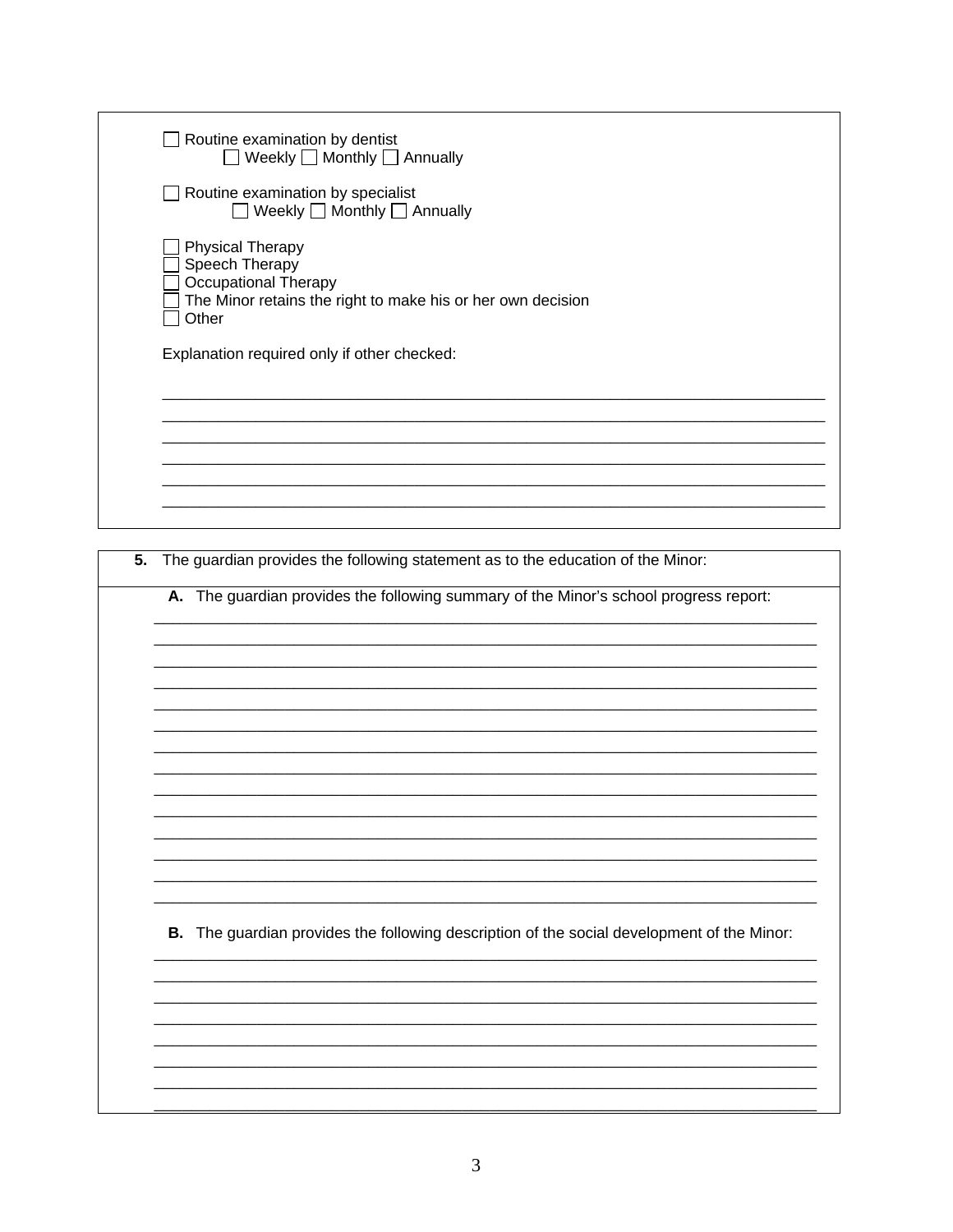| C. The guardian provides the following statement of how well the Minor communicates with<br>others:              |
|------------------------------------------------------------------------------------------------------------------|
|                                                                                                                  |
|                                                                                                                  |
|                                                                                                                  |
|                                                                                                                  |
|                                                                                                                  |
|                                                                                                                  |
| D. The guardian provides the following statement of how well the Minor maintains interpersonal<br>relationships: |
|                                                                                                                  |
|                                                                                                                  |
|                                                                                                                  |
|                                                                                                                  |
|                                                                                                                  |
|                                                                                                                  |
|                                                                                                                  |
| E. The guardian provides the following description of the unmet social needs of the Minor:                       |
| No Unmet Needs                                                                                                   |
| The Minor does not care to socialize<br><b>Unmet Needs</b>                                                       |
| Other                                                                                                            |
| Explanation: (required only if 'Other' checked)                                                                  |
|                                                                                                                  |
|                                                                                                                  |
|                                                                                                                  |
|                                                                                                                  |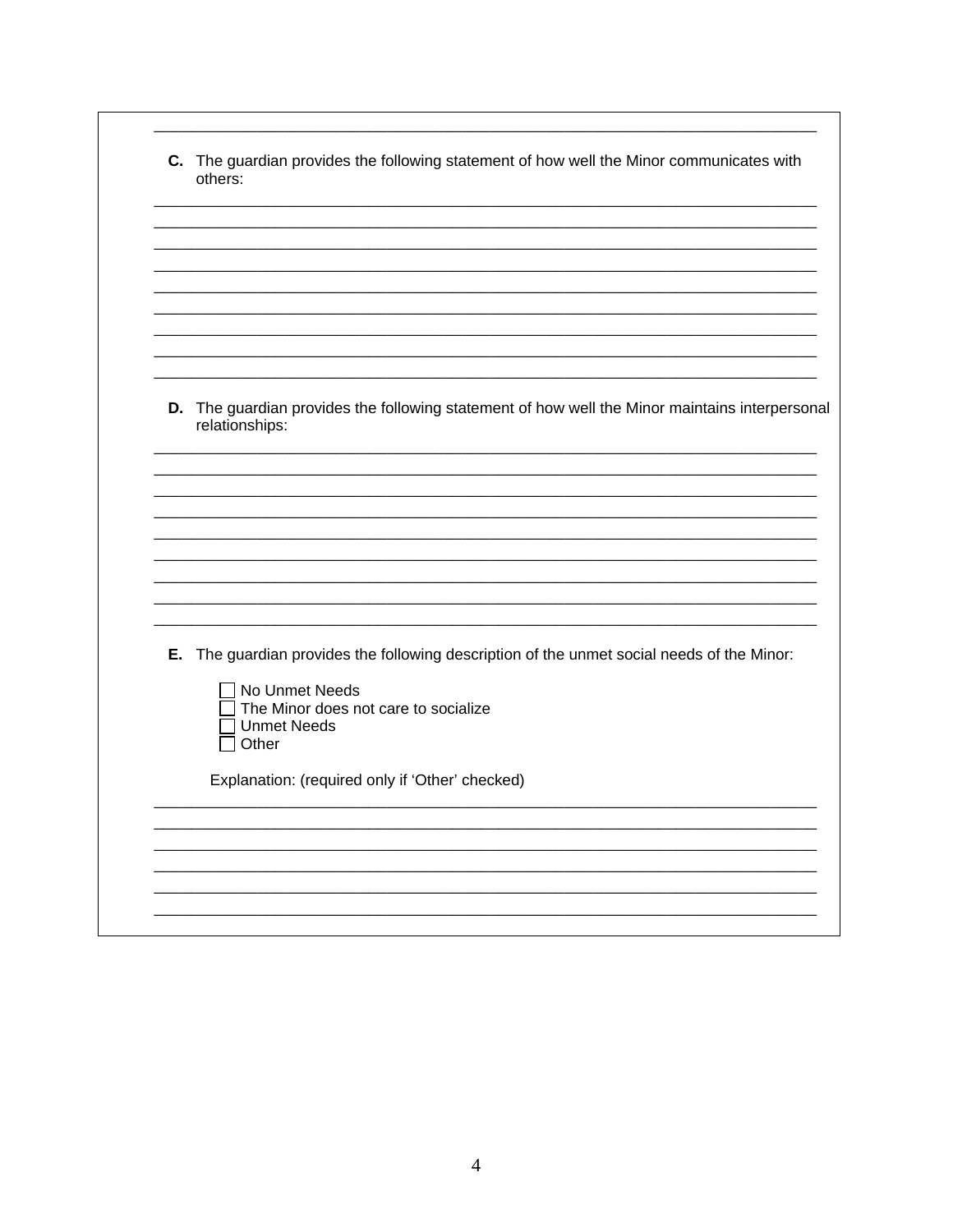## **CERTIFICATION AND SIGNATURE OF GUARDIAN(S)**

(Check all that apply)

- The Ward was declared totally incapacitated.
- $\square$  The Ward is a minor.<br> $\square$  The quardian has con  $\Box$
- The guardian has consulted with the Ward, to the extent reasonable, has honored the Ward's wishes, and to the maximum extent possible the plan is in accordance with the Ward's wishes or consistent with the rights retained by the Ward.<br>The plan does not restrict the physical liberty of the
- The plan does not restrict the physical liberty of the Ward except as necessary to protect the Ward and others from serious physical injury, illness, or disease.<br>
The plan provides for the Ward's medical care and mental health<br>
The physician's statement of an examination of the Ward no more
	- The plan provides for the Ward's medical care and mental health treatment.
	- The physician's statement of an examination of the Ward no more than 90 days before the beginning of the plan period is attached.

UNDER PENALTIES OF PERJURY, I declare that I have read and examined the foregoing plan, and the facts alleged are true, to the best of my knowledge and belief.

| Date signed by Guardian                                  |                         |
|----------------------------------------------------------|-------------------------|
| <b>Guardian Signature</b>                                | <b>Guardian Name</b>    |
| Guardian Taxpayer Identification #                       | Guardian Telephone #    |
| <b>Guardian Mailing Address</b>                          |                         |
| Guardian City State,<br>Zip                              |                         |
|                                                          |                         |
| Guardian's Email Address: ______________________________ |                         |
|                                                          |                         |
| Co- Guardian Signature                                   | <b>Co-Guardian Name</b> |
| Co-Guardian Taxpayer Identification #                    | Co-Guardian Telephone # |
| Co-Guardian Mailing Address                              |                         |
| Co-Guardian City State,<br>Zip                           |                         |
|                                                          |                         |
| Co-Guardian's Email Address:                             |                         |